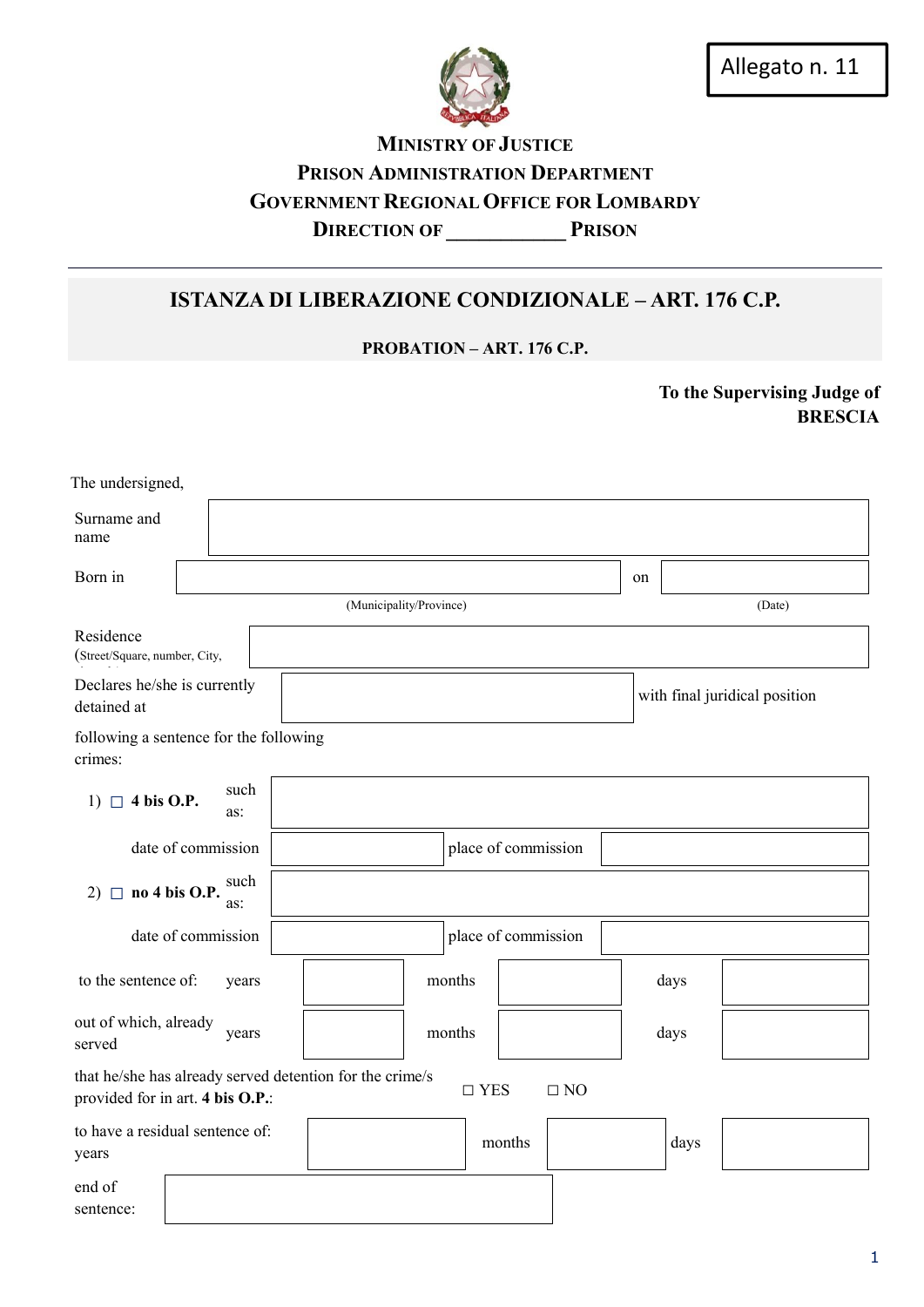### ASKS

With regard to the sentence being served, to be granted PROBATION - ART. 176 C.P.:

- $\Box$  If he/she has served at least 30 months and in any case at least half his/her sentence, if the remaining sentence does not exceed 5 years
- $\Box$  If he/she is a re-offender, in the cases provided by article 99 C.P., he or she must have served at least 4 years and no less than three quarters of his or her sentence
- $\Box$  If sentenced to life imprisonment, he or she must have served at least 26 years of his or her sentence

### The undersigned declares:

| $1_{-}$ | That he/she has a home<br>(address):                                                                                                                              |  |
|---------|-------------------------------------------------------------------------------------------------------------------------------------------------------------------|--|
|         | 2. That he/she does not have a<br>home but has a domicile with<br>(indicate the person/s with<br>whom the convict might<br>benefit from the requested<br>measure) |  |
|         | <b>Enclose</b> the declaration of<br>willingness to host                                                                                                          |  |
|         | 3. That he/she has behaved in<br>such a way as to suggest that<br>his/her repentance is sure,<br>because:                                                         |  |
|         | <b>Enclose</b> any                                                                                                                                                |  |
|         | documentation proving the<br>repentance                                                                                                                           |  |
|         | 4. After fulfilling the civil<br>obligations deriving from the<br>crime (damage compensation)<br>or being unable to fulfil them,<br>because:                      |  |
|         | 5. That he/she has the following<br>job (indicate which and the<br>address)                                                                                       |  |
|         | 6. That he/she is ready to carry<br>out the following activity, that<br>might be useful for social<br>rehabilitation (in case of<br>absence of job):              |  |
|         | 7. That he/she is following the<br>following therapeutic activity:<br>training / instruction /<br>improvement/ etc.                                               |  |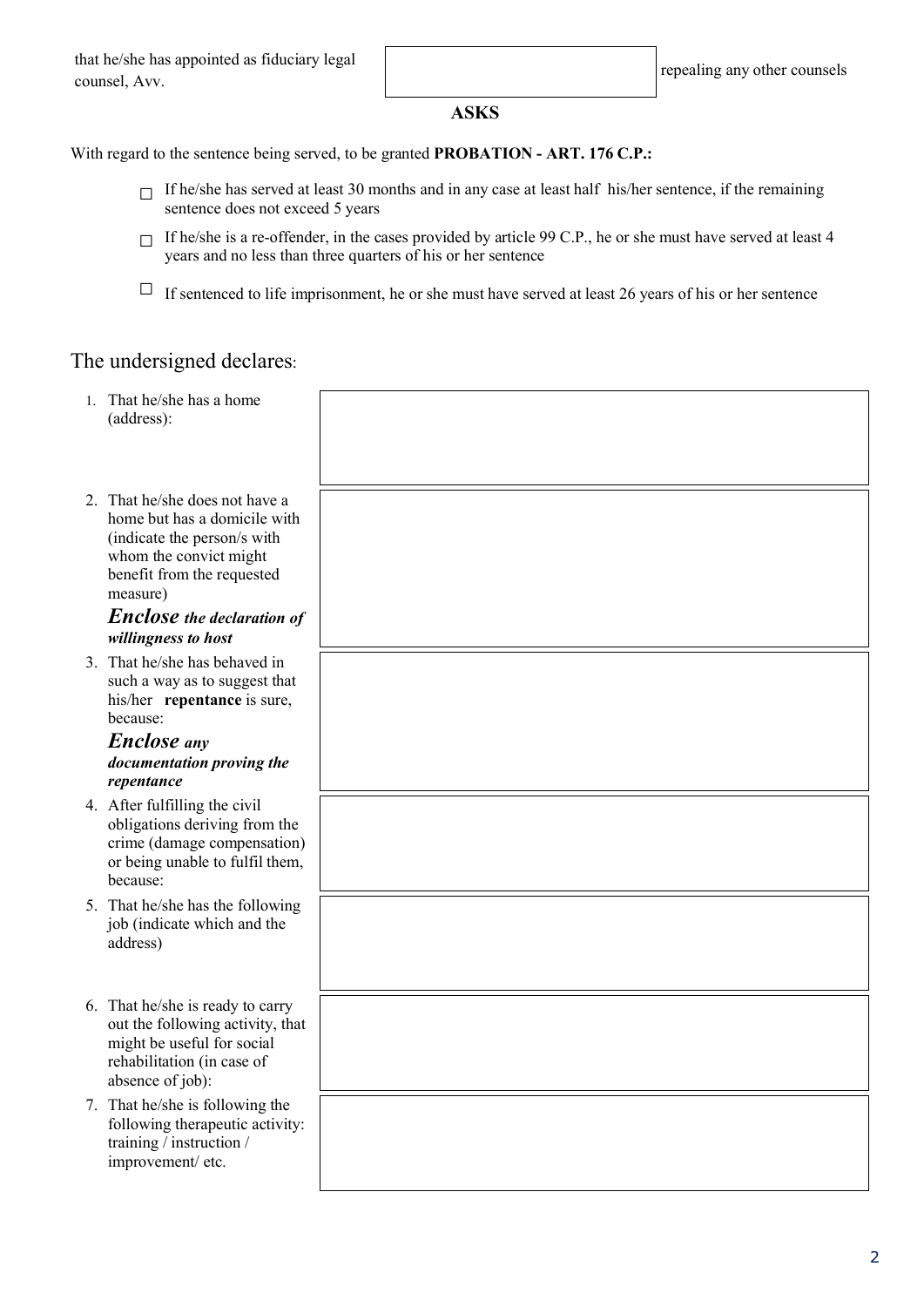|                                                                                         | 8. That while benefiting from the<br>alternative measure:                                                                                               | $\Box$ I have my own independent means of support because:<br>$\Box$ my family members / friends are willing to offer me economic support<br><b>(Enclose</b> declaration of offer of economic support) |
|-----------------------------------------------------------------------------------------|---------------------------------------------------------------------------------------------------------------------------------------------------------|--------------------------------------------------------------------------------------------------------------------------------------------------------------------------------------------------------|
|                                                                                         | 9. That, should the application<br>be accepted, he/she will be<br>allowed to leave the home<br>according to the following<br>timescales and procedures: |                                                                                                                                                                                                        |
|                                                                                         | For working reasons:<br>(indicate city, province,<br>region and working time)                                                                           |                                                                                                                                                                                                        |
|                                                                                         | For personal and/or<br>family reasons                                                                                                                   |                                                                                                                                                                                                        |
|                                                                                         | for therapeutic and/or<br>health reasons, as he/she<br>is currently being treated<br>at:                                                                |                                                                                                                                                                                                        |
| 10. That he/she underwent<br>revocation of the following<br>alternative measures. When: |                                                                                                                                                         |                                                                                                                                                                                                        |
|                                                                                         | 11. That he/she has already<br>submitted the following<br>applications to the<br>Supervising Court (also<br>different than that of Brescia):            |                                                                                                                                                                                                        |

### The applicant encloses:

- $\Box$  Declaration of willingness to provide accommodation and to support the prisoner economically, with exact indication of the place where the alternative measure will be carried out
- $\Box$  The employer's declaration
- $\Box$  Family status (also self-certification)
- $\Box$  Certification of the public health service certifying the presence of the required health conditions and the eligibility to the programme (art. 47 quater)
- $\Box$  Any documentation proving repentance (e.g. pardon of offended parties)
- □ Documentation proving damage compensation